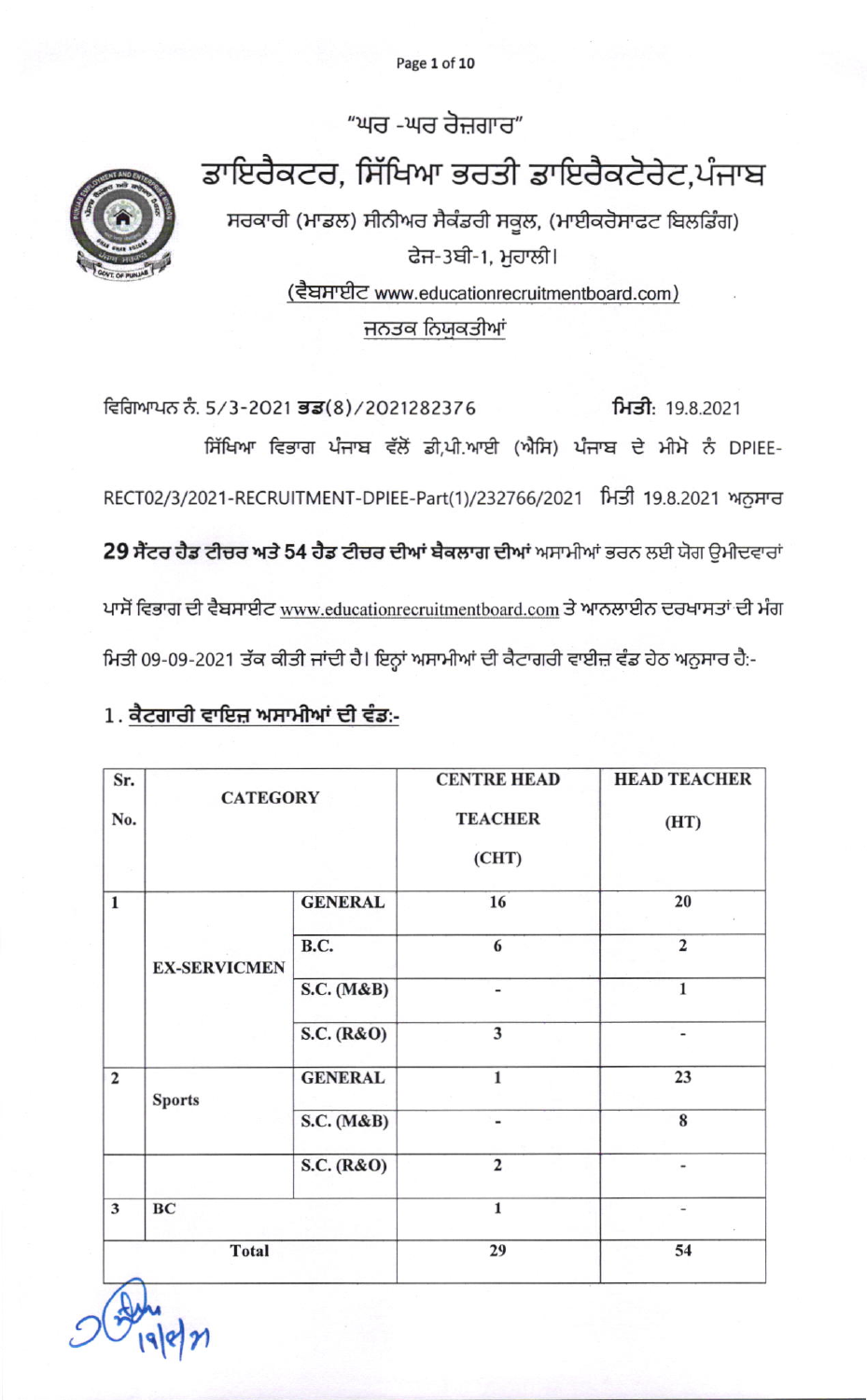ਵਿਦਿਅਕ ਯੋਗਤਾਵਾਂ :

 $2.$ 

### CENTRE HEAD TEACHER

#### Qualification and experience appointment by Direct appointment

(1) Should possess Bachelor's Degree from a recognized university or institution with minimum fifty percent marks in the case of General Category candidate and forty-five marks in the case of Scheduled Castes,Scheduled Tribes,Other Backward Classes, Backward Classes and Physically Handicapped Candidates as per guidelines of the University Grant Commission

(2) Should possess two years Elementary Teachres's Training Course from a recognized university or institution or two years Diploma in Elementary Education (D.El.Ed.) as per guidelines of the National Council for Teachers' Education or Bachelor Degree in Education (B.Ed.) from a recognized university or institution as per guidelines of the University Grants Commission, and

(3) Should possess teaching experience, as a Primary School Teacher, for a minimum period of three years, in any Government School, under the control of the Director.

### HEAD TEACHER

#### Quallfication and experience appointment by Direct appointment

(1) Should possess Bachelor's Degree from a recognized university or institution with minimum fifty percent marks in the case of General Category candidate and forty-five marks in the case of Scheduled Castes,Scheduled Tribes,Other Backward Classes, Backward Classes and Physically Handicapped Candidates as per guidelines of the University Grant Commission

(2) Should possess two years Elementary Teachres's Training Course from a recognized university or institution or two years Diploma in Elementary Education (D.El.Ed.) as per guidelines of the National Council for Teachers' Education or Bachelor Degree in Education (B.Ed.) from a recognized university or institution as per guidelines of the University Grants Commission, and

(3) Should possess teaching experience, as a Primary School Teacher, for a minimum period of three years, in any Govemment School, under the control of the Director.

€)Ed l{ln+nf ' The Puniab State Elementary Education (Teachin Cadre) Group <sup>C</sup>

Service Rules,2ol8 and (Teachin Cadre) Border Area Group C Service Rules, 2O18,

The Punjab Education (Posting of Teacher in Disadvantages Area) Act, 2021 (Punjab

 $2\frac{6}{19}$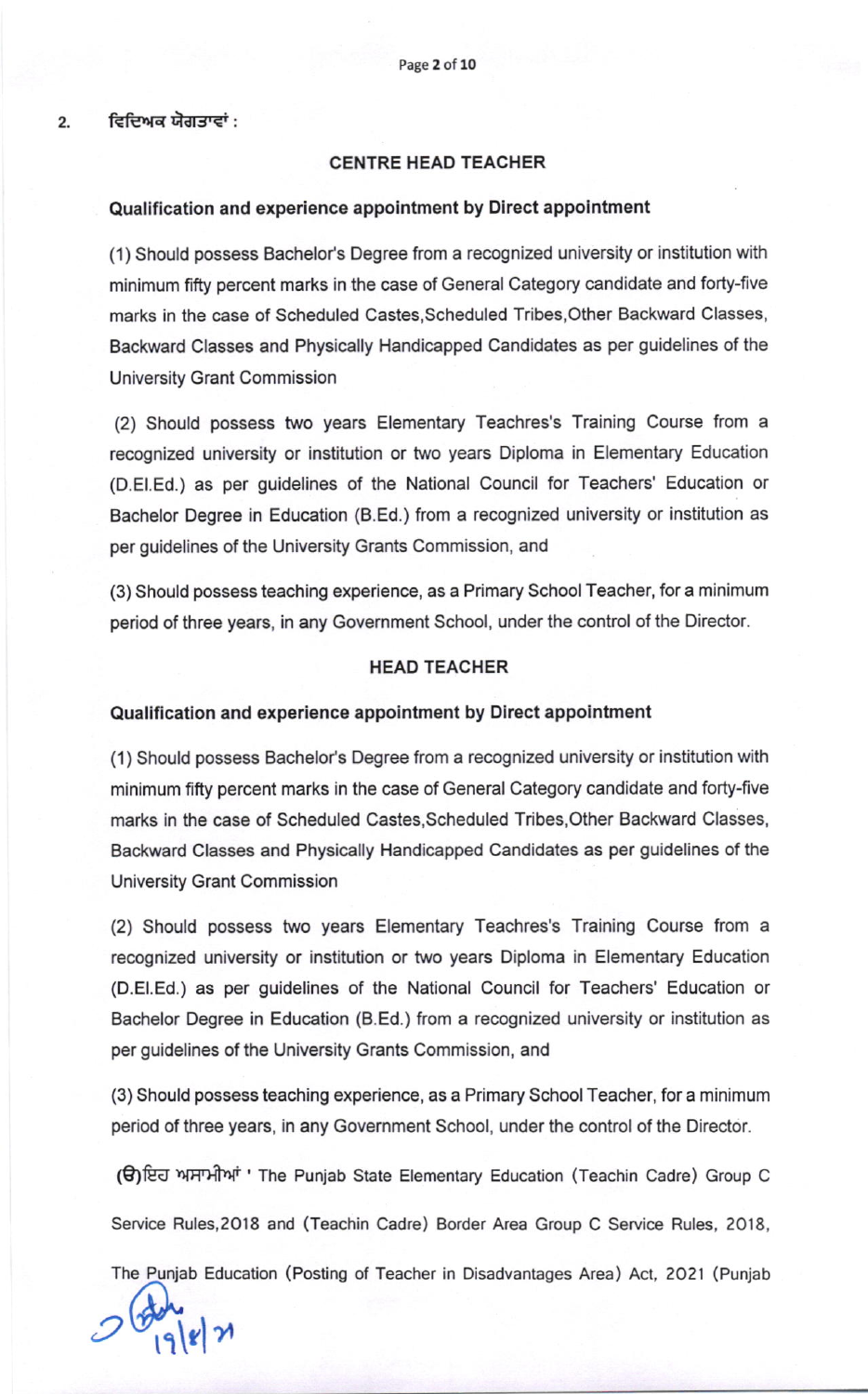Act No. 12 of 2021) dated April 5, 2021 ਅਤੇ ਸਰਕਾਰ/ਵਿਭਾਗ ਵੱਲੋਂ ਸਮੇਂ-ਸਮੇਂ ਤੇ ਜਾਰੀ ਕੀਤੀਆਂ ਗਈਆਂ ਨੇਟੀਫਿਕੇਸਨਾਂ/ਹਦਾਇਤਾਂ ਅਨੁਸਰ ਭਰੀਆਂ ਜਾਣ ਗਈਆਂ।

(ਅ) ਉਕਤ ਅਸਾਮੀਆਂ ਵਿਰੁੱਧ ਭਰਤੀ ਕੀਤੇ ਜਾਂਣ ਵਾਲੇ ਉਮੀਦਵਾਰਾਂ ਦੀ ਵਿਦਿਅਕ ਯੋਗਤਾ ' The Punjab State Elementary Education (Teachin Cadre) Group C Service Rules, 2018 and (Teachin Cadre) Border Area Group C Service Rules, 2018 ਅਤੇ Government of Punjab, Department of School Education (Education-V Branch) ਦੇ ਨੋਟੀਫਿਕੇਸਨ ਨੰ. G.S.R.20/Const./Art309/Amd.(1)/2020 ਮਿਤੀ 26.02.2020 ਅਨੁਸਾਰ ਹੋਵੇਗੀ।

# 3. ਚੋਣ ਦਾ ਢੰਗ:-

ਇਹਨਾਂ ਅਸਾਮੀਆਂ ਦੀ ਭਰਤੀ ਕਰਨ ਸਬੰਧੀ ਸਟੇਟ ਪੱਧਰ ਤੇ ਇੱਕ ਲਿਖਤੀ ਟੈਸਟ ਲਿਆ ਜਾਵੇ। ਜਿਸ ਵਿੱਚ ਸਬੰਧਤ ਵਿਸ਼ੇ ਵਿੱਚ 300 ਅੰਕਾਂ ਦਾ ਟੈਸਟ ਲਿਆ ਜਾਵੇਗਾ ਜੋ ਇਹਨਾਂ ਅਸਾਮੀਆਂ ਲਈ ਦਰਸਾਈਆਂ ਗਈਆਂ ਵਿੱਦਿਅਕ/ਪ੍ਰੋਫੈਸ਼ਨਲ ਯੋਗਤਾਵਾਂ ਲਈ ਨਿਰਧਾਰਿਤ ਹੋਰ ਸ਼ਰਤਾਂ ਪੁਰੀਆਂ ਕਰਦੇ ਹੋਣਗੇ। ਉਹਨਾਂ ਉਮੀਦਵਾਰਾਂ ਦੀ ਮੈਰਿਟ ਨਿਰੋਲ ਲਿਖਤੀ ਟੈਸਟ ਦੇ ਅਧਾਰ ਤੇ ਬਣਾਈ ਜਾਵੇਗੀ।

(ਜੇਕਰ ਇੱਕ ਤੋਂ ਵੱਧ ਉਮੀਦਵਾਰਾਂ ਦੇ ਲਿਖਤੀ ਟੈਸਟ ਵਿੱਚੋਂ ਬਰਾਬਰ ਅੰਕ ਆਉਂਦੇ ਹਨ ਤਾਂ ਜਿਸ ਉਮੀਦਵਾਰ ਦੀ ਉਮਰ ਵੱਧ ਹੋਵੇਗੀ, ਉਸ ਨੂੰ ਮੈਰਿਟ ਵਿੱਚ ਪਹਿਲਾਂ ਰੱਖਿਆ ਜਾਵੇਗਾ ਅਤੇ ਜੇਕਰ ਇੱਕ ਤੋਂ ਵੱਧ ਉਮੀਦਵਾਰਾਂ ਦੇ ਅੰਕ ਅਤੇ ਉਮਰ ਦੇਨੋ ਇੱਕੋ ਜਿਹੇ ਹੋਣ ਤਾਂ ਜਿਸ ਉਮੀਦਵਾਰ ਦੇ ਗਰੈਜ਼ੁਏਸ਼ਨ ਵਿੱਚ ਵੱਧ ਪ੍ਰਤੀਸ਼ਤ ਅੰਕ ਹੋਣਗੇ, ਉਸ ਨੂੰ ਮੈਰਿਟ ਵਿੱਚ ਪਹਿਲਾਂ ਰੱਖਿਆ ਜਾਵੇਗਾ)

## 4. ਅਦਾਇਗੀ ਯੋਗ ਰਕਮ:-

ਚੁਣੇ ਗਏ ਉਮੀਦਵਾਰਾਂ ਨੂੰ ਪੰਜਾਬ ਸਰਕਾਰ ਵਿੱਤ ਵਿਭਾਗ ਪੰਜਾਬ ਦੇ ਪੱਤਰ ਨੰ: 7/42/2020-5 ਐਫ.ਪੀ. 1/741-746, ਮਿਤੀ 17.07.2020 ਅਨੁਸਾਰ ਸਿੱਖਿਆ ਵਿਭਾਗ ਪੰਜਾਬ ਦੀ ਨੋਟੀਫਿਕੇਸ਼ਨ ਨੰ: 13/01/2020-5ਸਿ7/277, ਮਿਤੀ 21.10.2020 ਅਨੁਸਾਰ ਸੈਂਟਰ ਹੈਡ ਟੀਚਰ ਦਾ ਪੇ ਸਕੇਲ ਰੂ. 35400/- (ਬਿਨ੍ਹਾਂ ਕਿਸੇ ਭੱਤੇ ਦੇ) ਅਤੇ ਹੈਡ ਟੀਚਰ ਦਾ ਪੇ ਸਕੇਲ ਰੂ. 29200 (ਬਿਨ੍ਹਾਂ ਕਿਸੇ ਭੱਤੇ ਦੇ) ਮਿਲਣ ਯੋਗ ਹੋਵੇਗੀ। ਇਸ ਤੋਂ ਇਲਾਵਾ ਸਰਕਾਰ ਦੀ ਅਧਿਸੂਚਨਾਂ ਨੰ: 7/204/2012-4 ਐਫ.ਪੀ 1/66, ਮਿਤੀ 15.01.2015 ਅਤੇ ਪੱਤਰ ਨੰ: 1/06/2016-4 ਪੀ.ਪੀ. 1/834680/1-2, ਮਿਤੀ 07.09.2016 ਰਾਹੀਂ ਕੀਤੇ ਉਪਬੰਧਾਂ ਅਨੁਸਾਰ ਤਿੰਨ ਸਾਲ ਦੇ

ਪਰਖ ਕਾਲ ਸਮੇਂ ਦੌਰਾਨ ਮੁਢਲੀ ਤਨਖਾਹ ਤੇ ਰੱਖਿਆ ਜਾਵੇਗਾ।